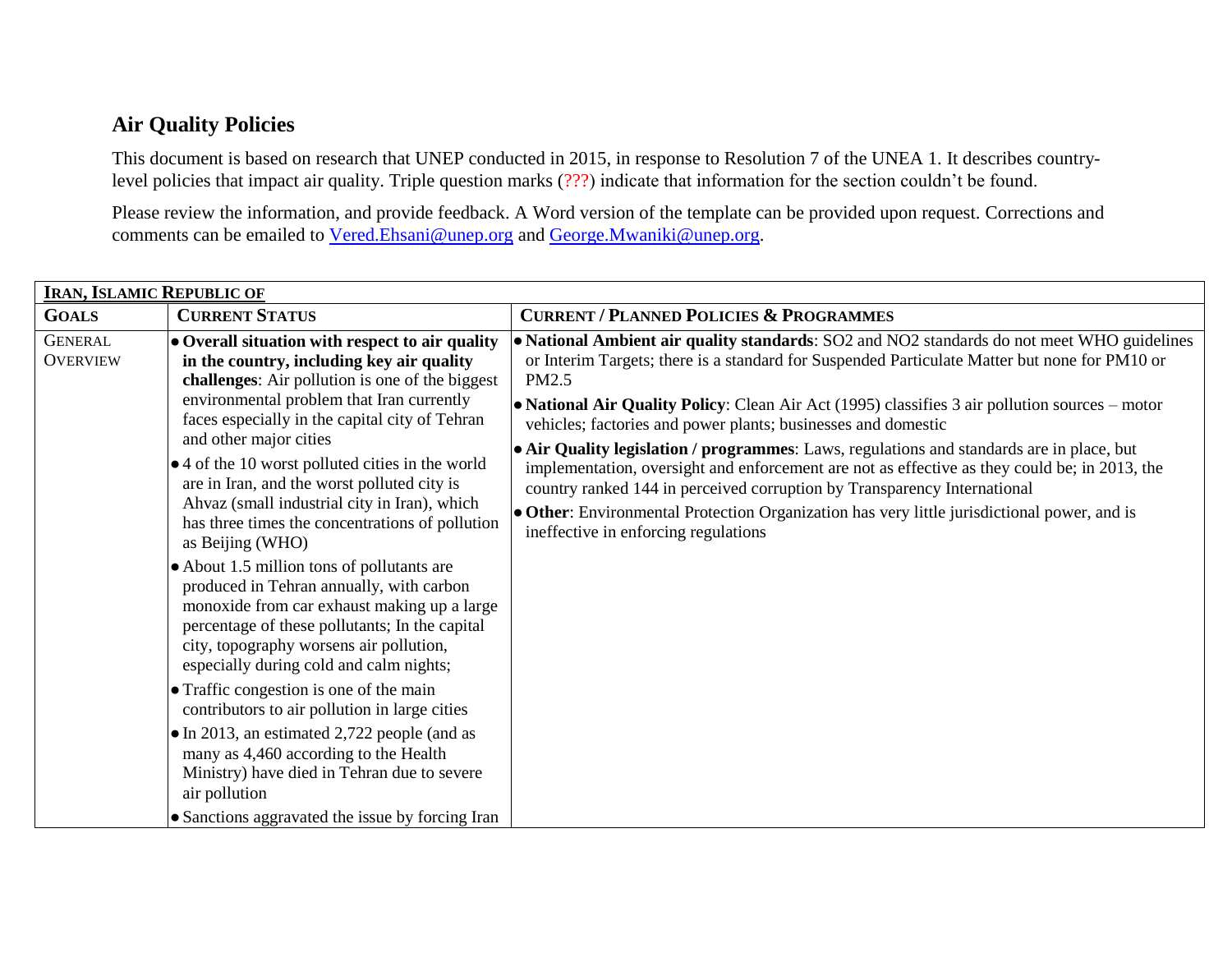|                                                      | to use outdated equipment and produce poor<br>quality fuel; however they are not to blame for<br>the overall situation<br>• Air quality monitoring system: Air quality is<br>monitored by a sophisticated national air<br>quality monitoring network |                                                                                                                                                                       |
|------------------------------------------------------|------------------------------------------------------------------------------------------------------------------------------------------------------------------------------------------------------------------------------------------------------|-----------------------------------------------------------------------------------------------------------------------------------------------------------------------|
| <b>REDUCE</b>                                        | • Industries that have the potential to impact                                                                                                                                                                                                       | $\bullet$ Emission regulations for industries: ???                                                                                                                    |
| <b>EMISSIONS</b><br><b>FROM</b><br><b>INDUSTRIES</b> | air quality: petroleum, petrochemicals,<br>fertilizers, caustic soda, energy, power,<br>cement, metal fabrication                                                                                                                                    | • Small installation's emissions regulated: $(Yes/No)$ ???                                                                                                            |
|                                                      | • Industries responsible for up to 23% PM<br>emissions in Tehran, and 15% of overall air<br>pollution                                                                                                                                                | • Renewable energy investment promoted: In 2011 a plan was adopted to increase the capacity<br>of wind and solar generated electricity, and includes a feed-in tariff |
|                                                      |                                                                                                                                                                                                                                                      | $\bullet$ Energy efficiency incentives: (ex: Subsidies, labelling, rebates etc) ???                                                                                   |
|                                                      | • GDP of country: \$415 billion                                                                                                                                                                                                                      | $\bullet$ Incentives for clean production and installation of pollution prevention technologies: ???                                                                  |
|                                                      | • Industries' share of GDP: 41%                                                                                                                                                                                                                      | • Actions to ensure compliance with regulations: (monitoring, enforcement, fines etc)                                                                                 |
|                                                      | • Electricity sources: oil $(27\%)$ , gas $(67\%)$ ,<br>hydro $(5%)$                                                                                                                                                                                 | Inconsistencies in enforcing standards and regulations; industries are required to install on-line<br>monitoring systems on exhausts                                  |
|                                                      | • Heavy energy subsidies have contributed to<br>inordinately high fuel use                                                                                                                                                                           | $\bullet$ Other actions at national, sub-national and / or local level to reduce industry emissions: ???                                                              |
| <b>REDUCE</b><br><b>EMISSIONS</b>                    | • Key transport-related air quality<br>challenges: Only 40% of people in Tehran<br>use public transport, while 60% use their<br>personal cars<br>• Increased vehicle population, especially in                                                       | $\bullet$ Vehicle emission limit: Euro 4 for light-duty vehicles was planned for some time in mid-2013;<br>plans for Euro 3 standard for heavy duty vehicles          |
| <b>FROM</b><br><b>TRANSPORT</b>                      |                                                                                                                                                                                                                                                      | $\bullet$ Fuel Sulphur content: (in ppm) ???                                                                                                                          |
|                                                      |                                                                                                                                                                                                                                                      | • In several cities, including Tehran, 50ppm gasoline is available                                                                                                    |
|                                                      | Tehran, leads to gridlock and increased<br>emissions                                                                                                                                                                                                 | • Restriction on used car importation: vehicles older than three years are banned                                                                                     |
|                                                      | • Almost 75% of Tehran's air pollution comes<br>from vehicles; 1/3 vehicles are over 20 years                                                                                                                                                        | • Actions to expand, improve and promote public transport and mass transit: Plans to expand<br>Tehran Metro from its current 152km to 430km by 2028                   |
|                                                      | old                                                                                                                                                                                                                                                  | • Actions to promote non-motorized transport: (ex: include sidewalks and bike lanes in new                                                                            |
|                                                      | • Some of the public buses use CNG and some<br>taxis use LPG (particularly in Tehran)                                                                                                                                                                | road projects, car-free areas etc) ???                                                                                                                                |
|                                                      | • Tehran Metro is a rapid transit system using                                                                                                                                                                                                       | • Other transport-related actions: Starting to phase-out vehicles older than 20 years                                                                                 |
|                                                      | electricity                                                                                                                                                                                                                                          |                                                                                                                                                                       |